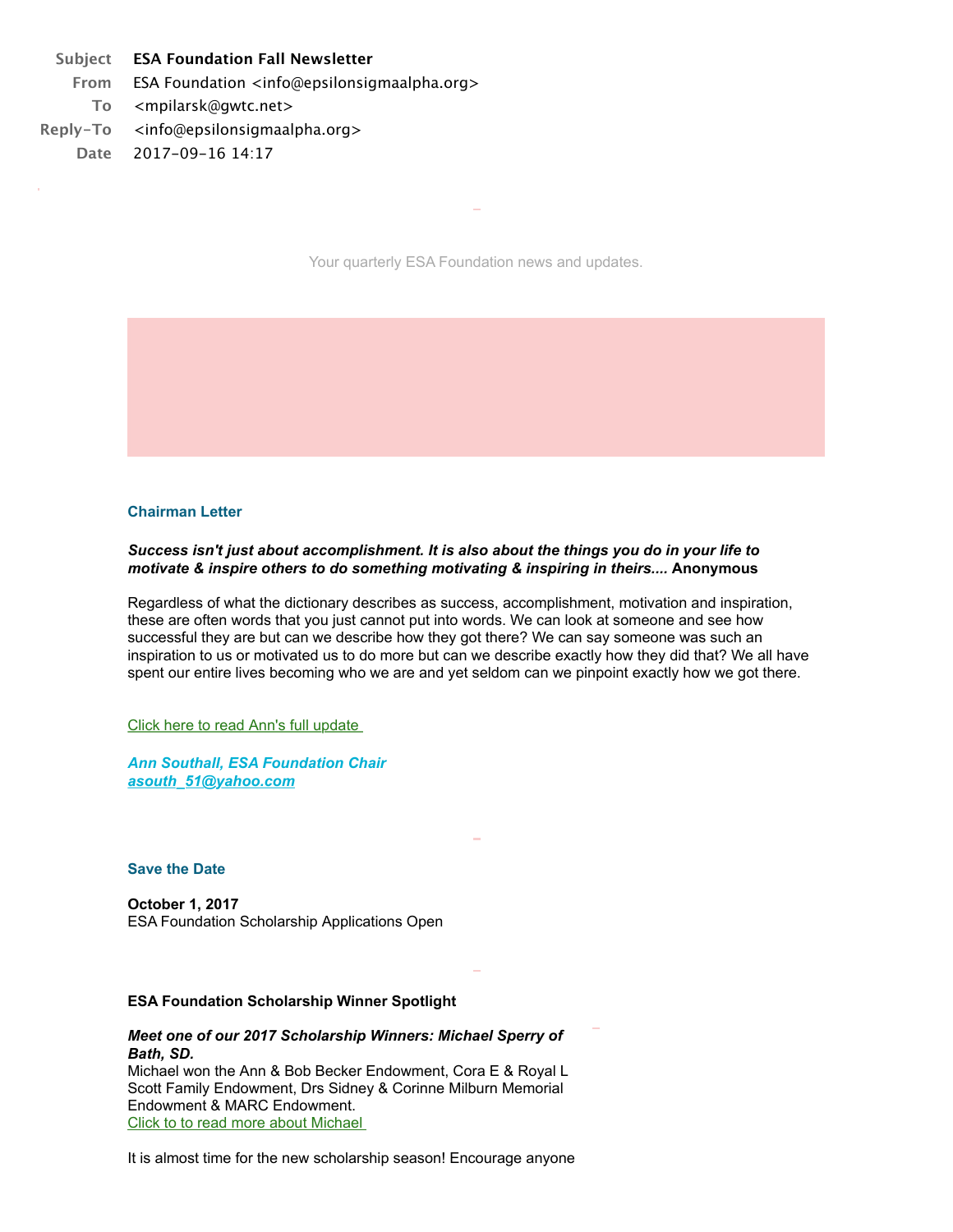interested in further education to [visit our website](http://r20.rs6.net/tn.jsp?f=001e6bnG6BDnu9J_kqq9p3g1GPeu9JtkSpmNzrnx9j9N1CF9CXQKJ1BTOgtKxZ_elGdjgLXcYtVvrPIjxp5AoztWdnC-n6XPrGLyD3o1VcaPGONgnWhMFPzum8poEKDdpvXYHFcS5_Z3OcrJdM4emA9uqZCXyX9kmE6OiHtVyA5YCUOCGbOQN7AzGT08RZHWKiv2ELhLJpi6WDIGq9D10BSGEQiH7STtp5X-Vsoo16LD0EyYN9X5g6833EafoGkXJeb1nSojYMsoIY4NqjHzKxrqg==&c=oFadDNpp_Jge-oITA6zEnO-QsJI67kNg2Ud76dLaBoVAyShTsiOH9g==&ch=VzF8qF5ddd9c5CsJclcmfeolN_-RGs7fkdAnJgZkVSiBUOOgz1fjiw==) and register to be notified this fall when the application season will open.

*Kathy Loyd, Scholarship Chairman [kathybloyd@gmail.com](mailto:kathybloyd@gmail.com)*

#### **Membership News**

Our grants, including the donations made to Camp Hope, the Salvation Army and WomenGive, are made possible from the investment earnings made from our life-active memberships. This year the Foundation grew to over 320 life active members and the Board would like to formally recognize and thank the members who became life active during our fiscal year, June 2016 - May 2017:

[Read about the Life Active members who support the work of the ESA Foundation.](http://r20.rs6.net/tn.jsp?f=001e6bnG6BDnu9J_kqq9p3g1GPeu9JtkSpmNzrnx9j9N1CF9CXQKJ1BTEgaW5t1ltGNlfI8tJYr5CF4Q3ihhlaKhTf6vnY1jJKzwFQiV-McD-cQ_Pf7TOaOHjmtb2sj1F-HK6YysUMcRN6GBs4miLg6Rthpwi3_LYceUS7LMpMuve1v0ipAg_-6D65nCvlFu3rg3Qd4tgPE8SkmeSn_P7DrpAUhN9QtIInx4MfXgENNZn74xBMATG0-dXzdpAMO-de66qFJvagS5NOusQMsUcDqu-1urakC0eiL&c=oFadDNpp_Jge-oITA6zEnO-QsJI67kNg2Ud76dLaBoVAyShTsiOH9g==&ch=VzF8qF5ddd9c5CsJclcmfeolN_-RGs7fkdAnJgZkVSiBUOOgz1fjiw==)

*Kim Mandrell, Vice Chair [kimzgreys@charter.net](mailto:kimzgreys@charter.net)*

#### **Planned Giving**

We have the power to strengthen the Foundation endowments today, tomorrow and beyond by considering making a Planned Gift. The future of our Foundation is in our Planned Giving Program. I recently read that there is an estimated \$20 trillion that will be transferred inter-generationally between 2000 and 2020.

Planned Giving doesn't have to be complicated or frightening.

[Learn more about different types of planned](http://r20.rs6.net/tn.jsp?f=001e6bnG6BDnu9J_kqq9p3g1GPeu9JtkSpmNzrnx9j9N1CF9CXQKJ1BTBTKzUBDC9QPWyIywNlmoahWinLJxjfRiFRv0wui1AfW5N-5rsCQcYtL1FCQsu51P9URv0CIA7bEkF0UUZiRUvDfhs_XOm6RKJPP02_DLNstrB8Xnv6UFcgCoSJiNI3iIpOgFCfydN4NAOkuvejrKo41erjz-9zzeIpFgrRfH4P785OGQBAK1GSu6_m_Xs2xG7um4JSadgSw&c=oFadDNpp_Jge-oITA6zEnO-QsJI67kNg2Ud76dLaBoVAyShTsiOH9g==&ch=VzF8qF5ddd9c5CsJclcmfeolN_-RGs7fkdAnJgZkVSiBUOOgz1fjiw==) giving

*Rosalee Echele, Planned Giving Chair [rosalee.echele@hotmail.com](mailto:rosalee.echele@hotmail.com)*

### **Foundation Fund Fest 2017**

Because you care, the annual Foundation Fund Fest was another success! To everyone who donated items for the oral and silent auctions, those who bought those items, those who played the games, those who volunteered during setup/cleanup and during the event, I thank you! This is a huge event for the Foundation and we appreciate each and every one of you for your support.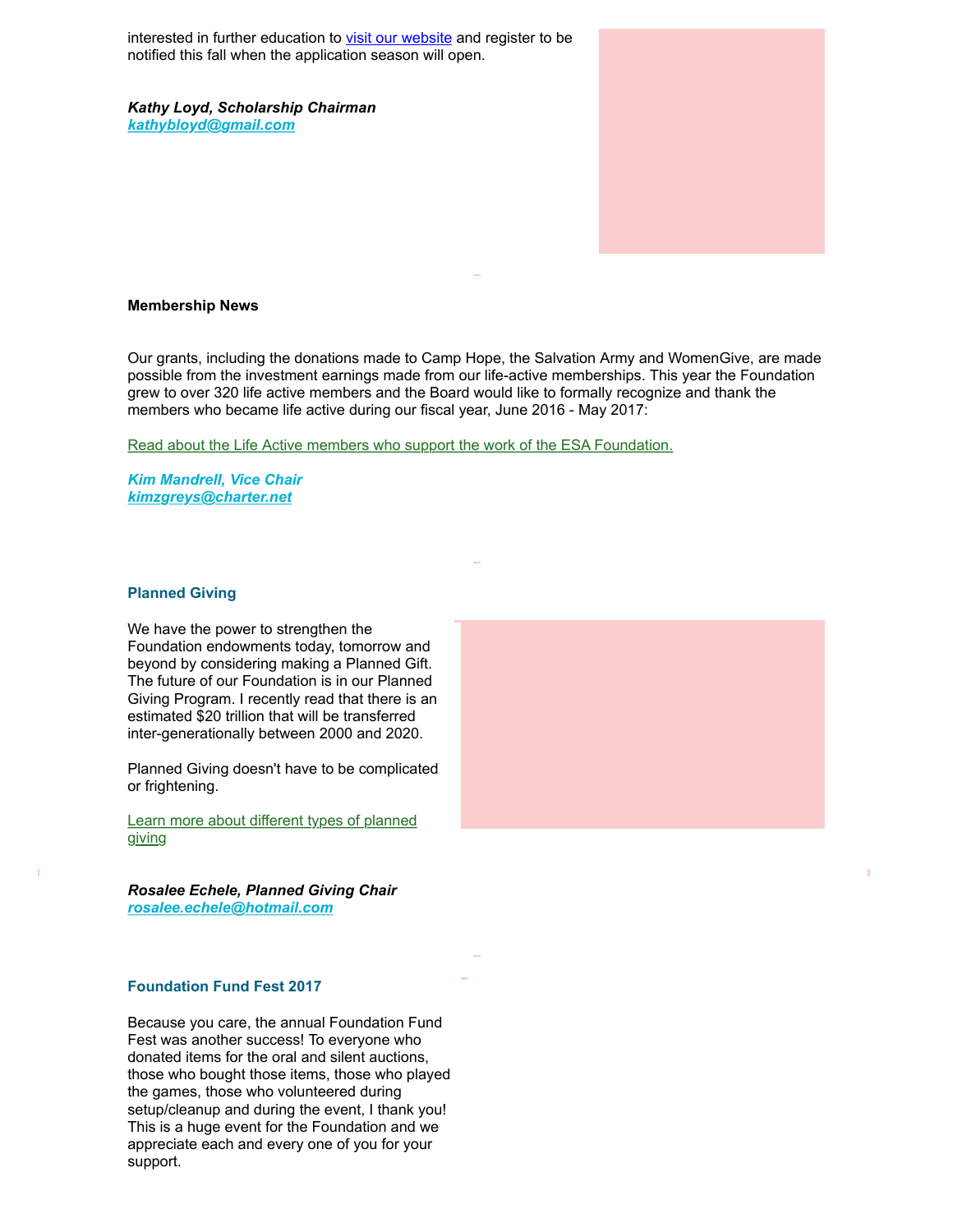*Linda Schmidt, 2017 Fund Fest Chairman [lschm79148@comcast.net](mailto:esabarbara@swbell.net)*

### **Call For Nominations**

The call for nominations of the ESA Foundation Directors is now posted for the term of 2018-2021. Three directors will be elected, each for a three-year term. Eight directors are responsible for carrying out the various programs of the ESA Foundation and planning its future.

The deadline for nominations is February 1, 2018. If you have any questions please contact a member of the nominations committee Kim Mandrell, Chair, Judi York, Beth Sherron or Chris York. Completed forms should be sent to:

**Kim Mandrell ESA Foundation Vice Chairman 2215 Rebecca Lynn Ct Chesterfield, MO 63017 kimzgreys@charter.net 314-402-0654**

[Click for the Nomination Form](http://r20.rs6.net/tn.jsp?f=001e6bnG6BDnu9J_kqq9p3g1GPeu9JtkSpmNzrnx9j9N1CF9CXQKJ1BTJ2Kn71gj4xKY5FOgQnHk_vm0UbiD_gM0ljp4VpxpihFFA0aEhUm87uCuElAs1cdX2Or8SdMi_aFYDXrnSlsUt3inzaLPHDTFFuE51CSrwLirpOV1-1dEvMIXBZI0cuaYLo7lut0ZvLvdBBdRm9AbnbsSb9Ggi6RYg==&c=oFadDNpp_Jge-oITA6zEnO-QsJI67kNg2Ud76dLaBoVAyShTsiOH9g==&ch=VzF8qF5ddd9c5CsJclcmfeolN_-RGs7fkdAnJgZkVSiBUOOgz1fjiw==)

# **Bylaw Review**

This year we will be reviewing the bylaws for the ESA Foundation and we need your help. Please review the bylaws on the website and let us know if you have any changes you would like to see implemented. If you have any changes or questions, please contact a member of the Bylaw Committee, Judi York, Chair, Kathy Loyd, Su McDonell or Mary Humphrey.

*Judi York, Parliamentarian [judikay@cox.net](mailto:judikay@cox.net)*

## **Foundation Annual Dues**

I want to thank everyone that came by the Foundation Merchandise Table at International Council in St. Louis to pay their Annual Dues, and also to those that became Life Active Members. Just a reminder please remember to pay your \$15.00 dues in order to vote at our Annual Meeting next July in Arizona.

Encourage your members/chapters not yet a member of the Foundation to join for only \$25.00. Also BIG Thanks to everyone that came by and made a purchase at our Merchandise Table while in St. Louis. We appreciate your support!

[Pay your dues now!](http://r20.rs6.net/tn.jsp?f=001e6bnG6BDnu9J_kqq9p3g1GPeu9JtkSpmNzrnx9j9N1CF9CXQKJ1BTJ2Kn71gj4xKlFIEG5aMJwOumsgOKRbHfnt3bwdlMGUmPIvywHkptY2AGlAs6TMqNb5b-UE7mInQCykq01y01T86VSVMWytqr-HB5dzR1wAA5YXtUH9YI0b6_oAdDQn1b-5VrHup3HfJHRa23YhPweSikkmt9Yz-R1OGZ1wz3B2lePeWMDFpq3Yg4SY01teJ7XuGaPwFxcEGBz7awniVS7XM4mIRkNERZkrf8XXjDgzl&c=oFadDNpp_Jge-oITA6zEnO-QsJI67kNg2Ud76dLaBoVAyShTsiOH9g==&ch=VzF8qF5ddd9c5CsJclcmfeolN_-RGs7fkdAnJgZkVSiBUOOgz1fjiw==)

*Tammy Akines, Treasurer [Tammy.akines@simmonsbank.com](mailto:Tammy.akines@simmonsbank.com)*